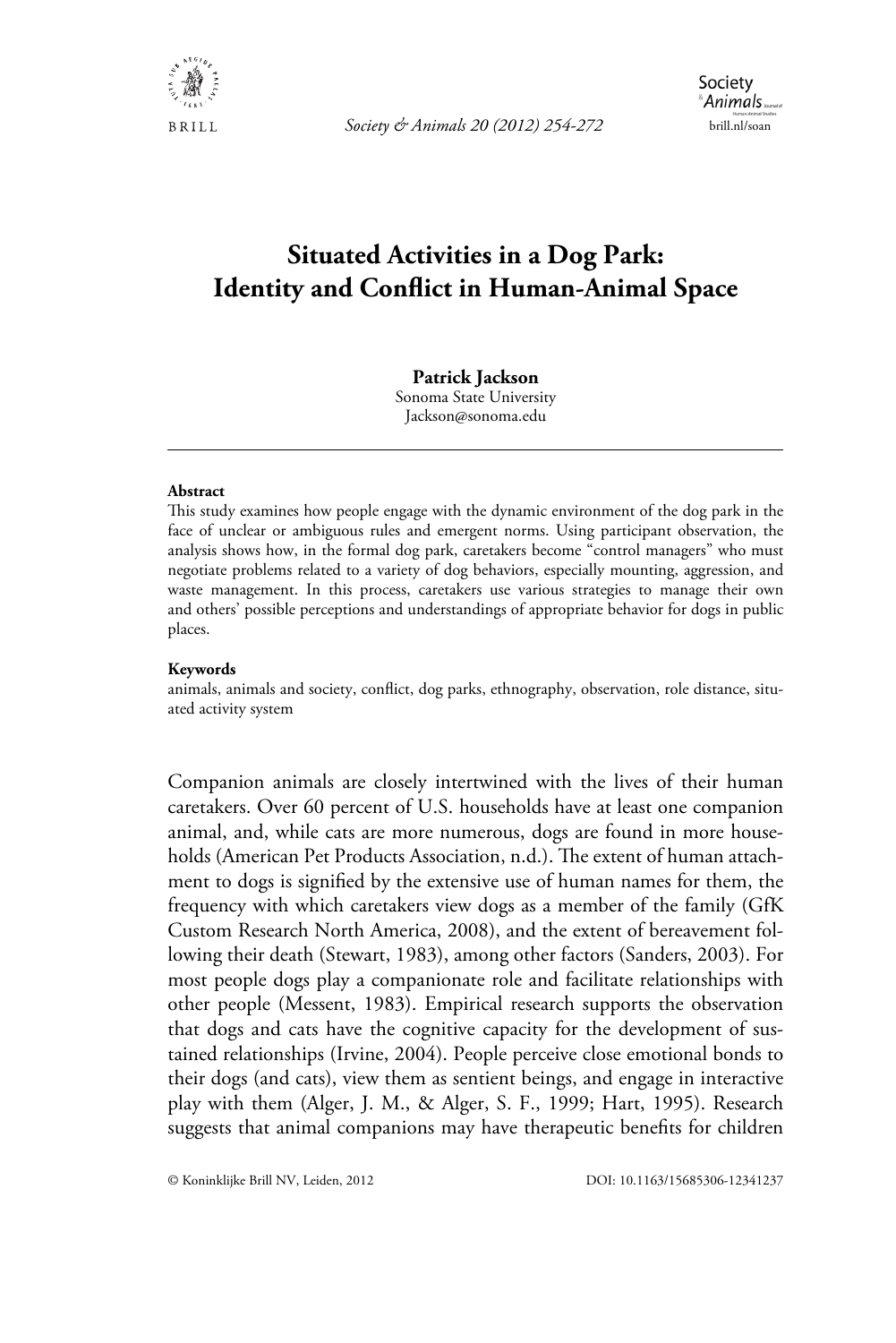and the elderly, and those with physical or psychological illnesses (Arkow, 1998; Beck & Katcher, 1996; Melson, 1988).

Another major indication of the growing importance of companion animals to humans in the past 20 years is the allocation of public space for dog parks that has occurred through active lobbying by dog caretakers (Lee, Shepley, & Huang, 2009). A formal, public dog park is an area of public space (often fenced) where companion dogs can lawfully be off leash. The first public dog park was created in 1983 (Richards, 2008), and their numbers have increased to about a thousand today.<sup>1</sup> While the number of dog parks has increased, there is limited research about them outside the literature on public planning. Wolch and Rowe's (1992) early case study of a Southern California dog park shows how it was contested, documents the protracted battle to create and maintain it, and makes suggestions for future planners. Foster's (2006) report evaluates a state law permitting unleashed dogs on beaches. Lee et al. (2009) use a survey approach, supplemented by observation, to examine whether proximity to a dog park affects human choices regarding whether to walk their dog or drive, as well as their attitudes and perceptions about dog parks.

There are few studies of dog parks that focus on human-animal interaction. Robins, Sanders, and Cahill (1991) studied a group of dog caretakers who informally claimed an area of a public park. Their study explored how dogs facilitate interaction between humans, a process they refer to as the dynamic of inclusion. This occurs, for example, when the companion dog provides an alternative focus of attention during interaction, thereby serving as a vehicle to judge whether the newcomer can demonstrate responsibility in managing his or her dog.

Despite the lack of ethnographic, sociologically informed studies of humandog interaction in dog parks, it is obvious that the nature of social interaction in this formally defined space for human-dog interaction is unique and worthy of study. The purpose of the present research is to develop an understanding of how people in a dog park attach meaning and significance to their experiences there. This paper addresses various questions: What do people expect of themselves and their companion dogs in this relatively new public space? What formal and informal norms structure the behavior of dogs and humans? What do these rules and norms tell us about "appropriate" behavior for dogs and the expectations for how caretakers should manage it? Going further, are dogs in the dog park a reflection of their caretakers and, if so, what issues of identity management arise in their caretaker role in the park? In light of these topics, what insights can be had into the successful structure and organizational framework of a formal dog park?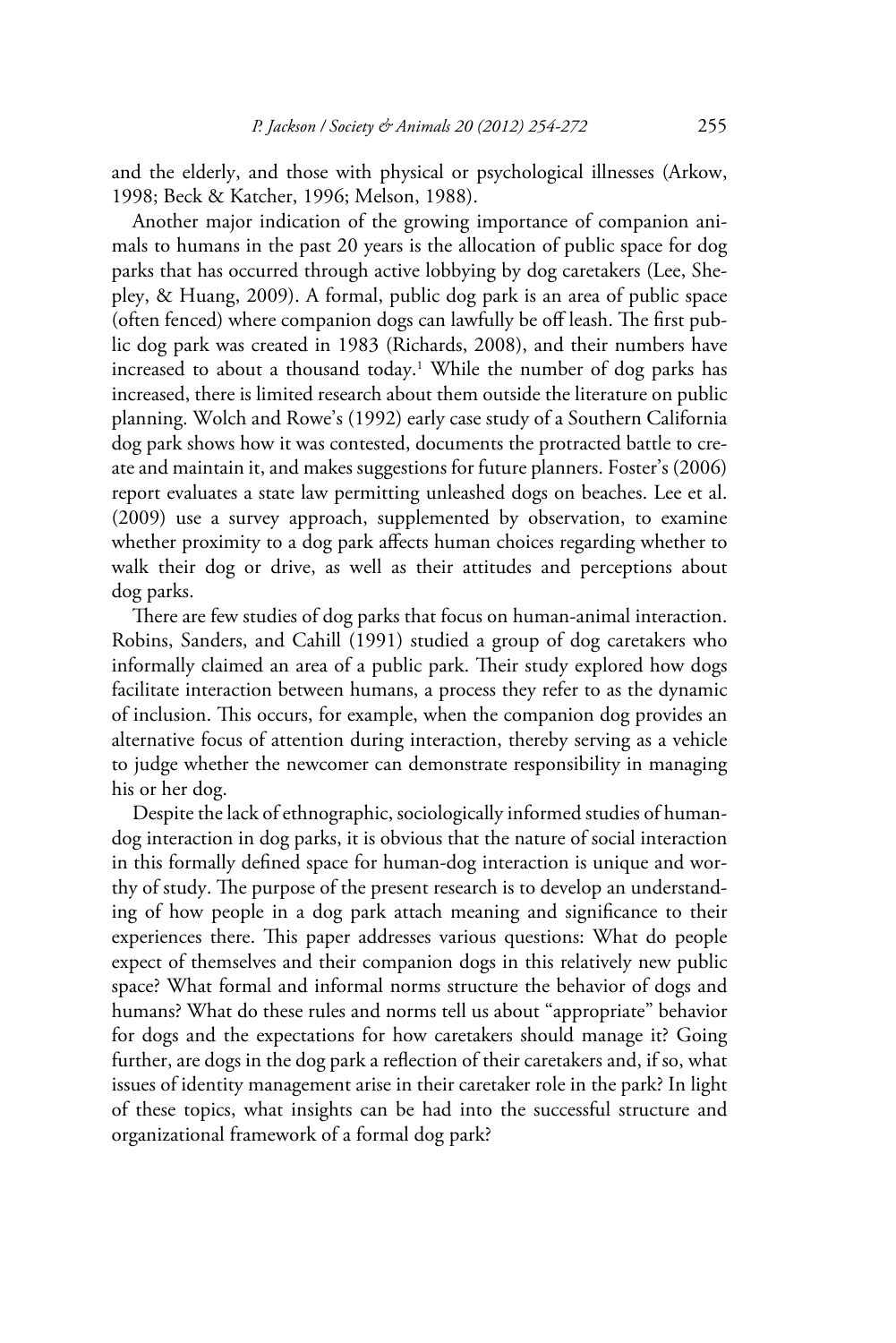### **Situated Activities Approach**

The theoretical perspective of Erving Goffman has been successfully employed in various other contexts to understand human and animal interaction (e.g., Ramirez, 2006; Irvine, 2004). Here, Goffman's (1961) discussion of a "situated activity," a kind of focused interaction, provides an established framework for analyzing interaction that can be adapted to humans and animals and appears especially appropriate to understanding the formal dog park. A "situated role" is "a bundle of activities visibly performed before a set of others and visibly meshed into the activity those others perform" (Goffman, 1961, p. 96).

Here I wish to understand how people and their dogs do things (activities) together in the (situated) dog park environment. A situated activity by definition involves people who may not know each other in any other walk of life they are only there and involved with each other in the setting because of what they have in common—their companionate dogs. Situated activities are interesting because people have to learn what the norms are, how to interpret unique or unusual situations, often with little formal guidance, and they must engage in activities while striving to maintain their personal identities.

Goffman (1961) also observes that a situated activity is "a somewhat closed, self-compensating, self-terminating circuit of interdependent actions" (p. 96). This means that people in the dog park perform their roles as they enter, stay, and leave the setting. In any situated activity there is also likely to be role differentiation, meaning that there are multiple activities occurring, consecutively or simultaneously, leaving the possibility that people may experience role conflict with themselves or others. People can embrace a role by demonstrating their attachment to it and their ability to perform it, and by their involvement or engagement in the role activity. Within the dog park, people may assume multiple roles and activities. Moreover, while in the dog park a person is mindful of how she or he is perceived by others and "actively participates in sustaining a definition of the situation that is stable and consistent with his image of himself" (Goffman, 1961, p. 104).

As a final comment on this approach, it is notable that the situated activities in the dog park are visibly performed before others. Such an area, by definition, contrasts greatly with the common place where dogs are often kept and managed—the home—where "[t]he proprieties of public deportment and the standards of public morals may be dispensed with" (Cavan, 1963, p. 18). Alternatively put, a dog park makes public what is characteristically done in the privacy of home or backyard and poses issues of how people will define appropriate rules for themselves and their dogs in a public setting.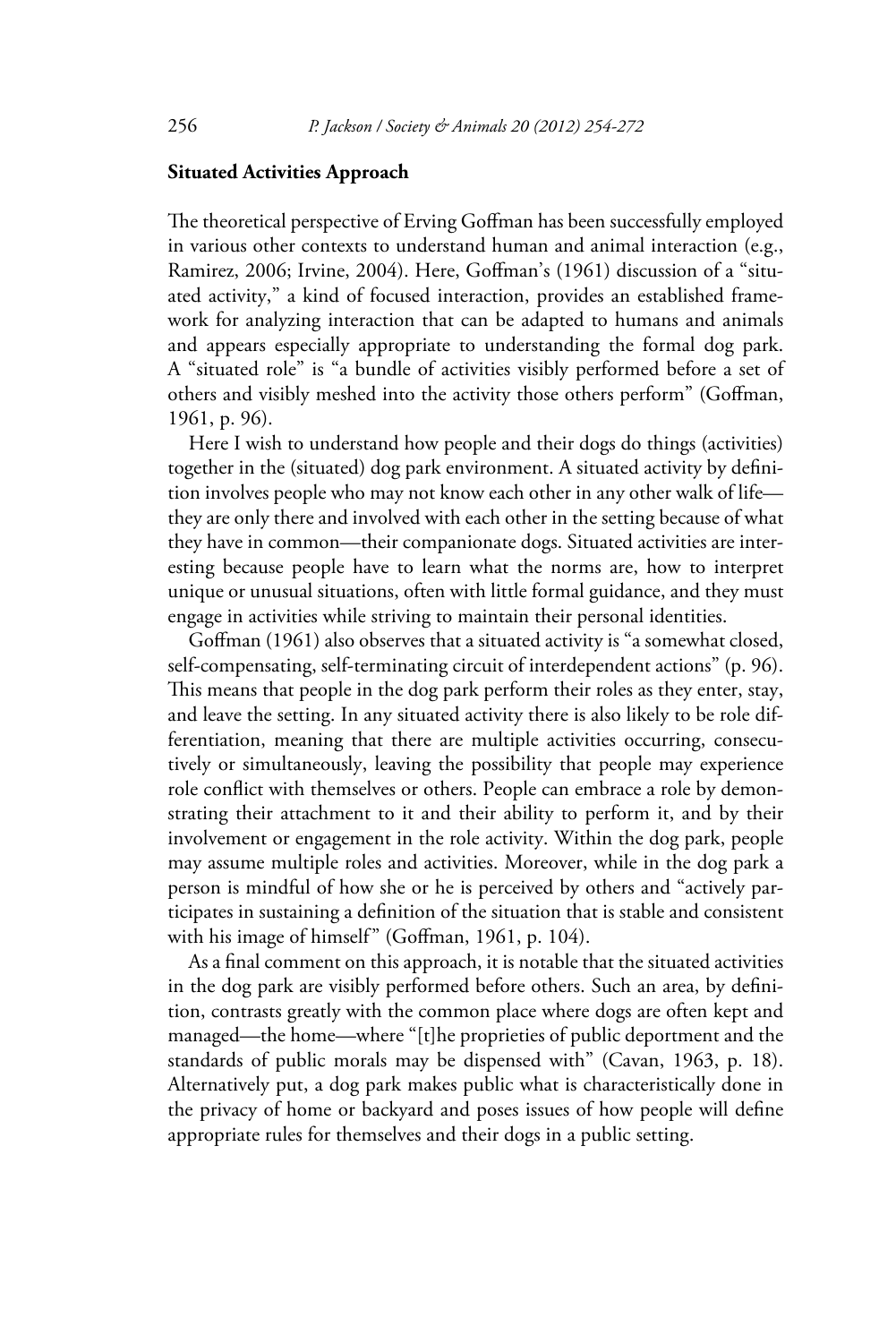In the remainder of this paper, I first describe the qualitative methods employed in the study. I then apply the situated activities perspective to the major activities of the park, including social engagement and control management. I conclude by describing the benefits of a situated activities approach to understanding the formal dog park, the limitations of the research, and the promise of future inquiry.

# **Methods**

My interest in the dog park emerged from my own experiences as a dog caretaker and my training as a sociologist specializing in crime and deviance. Initially, I frequented a dog park with my dogs, a golden (Sam) and a collie (Stoker). While participating in the setting, I recognized the complex social relations of the dog park from a researcher's perspective and the necessity of a more formal, ethnographic approach to understanding interactions—and especially conflict—in the setting. The value of an ethnographic approach to the study of human-animal interactions has been articulated by Arluke and Sanders (1996) and J. M. Alger and S. F. Alger (1999).

This research project formally began late in November 2007 and continued through the end of March 2009. The dog park I frequented is located in a public park, itself near a highly educated, primarily white, middle-class community in a small city. I visited the dog park, which was open most days of the year, an average of three days a week in winter, five otherwise, accompanied by Sam and Stoker, at different times of each day of the week. Some days there were two visits. Observations occurred during peak and off times, in mornings and afternoons, and at three work parties held in the dog park.

My role was that of a participant observer. While at the park I observed, listened, and talked with people. I did not inform anyone that I was doing research, but I was open about my position as a college teacher. I usually recorded field notes after I returned home, but I sometimes did so on-site when few people were around. I wrote notes on the demographics of the setting and the major patterns of activity, including the frequency with which people came and left, the number and types of dogs and people in the park, my guess at their ages, and my prior familiarity with people. This was easy during slow periods with few people and dogs but somewhat more challenging when the dog park was at peak use. In addition, I recorded topics of conversation that I had with people as they related to the park, dogs, and other people. I also noted the spatial distribution of people and dogs. Dogs who drew the attention of people at the park, whether for reasons of aggression,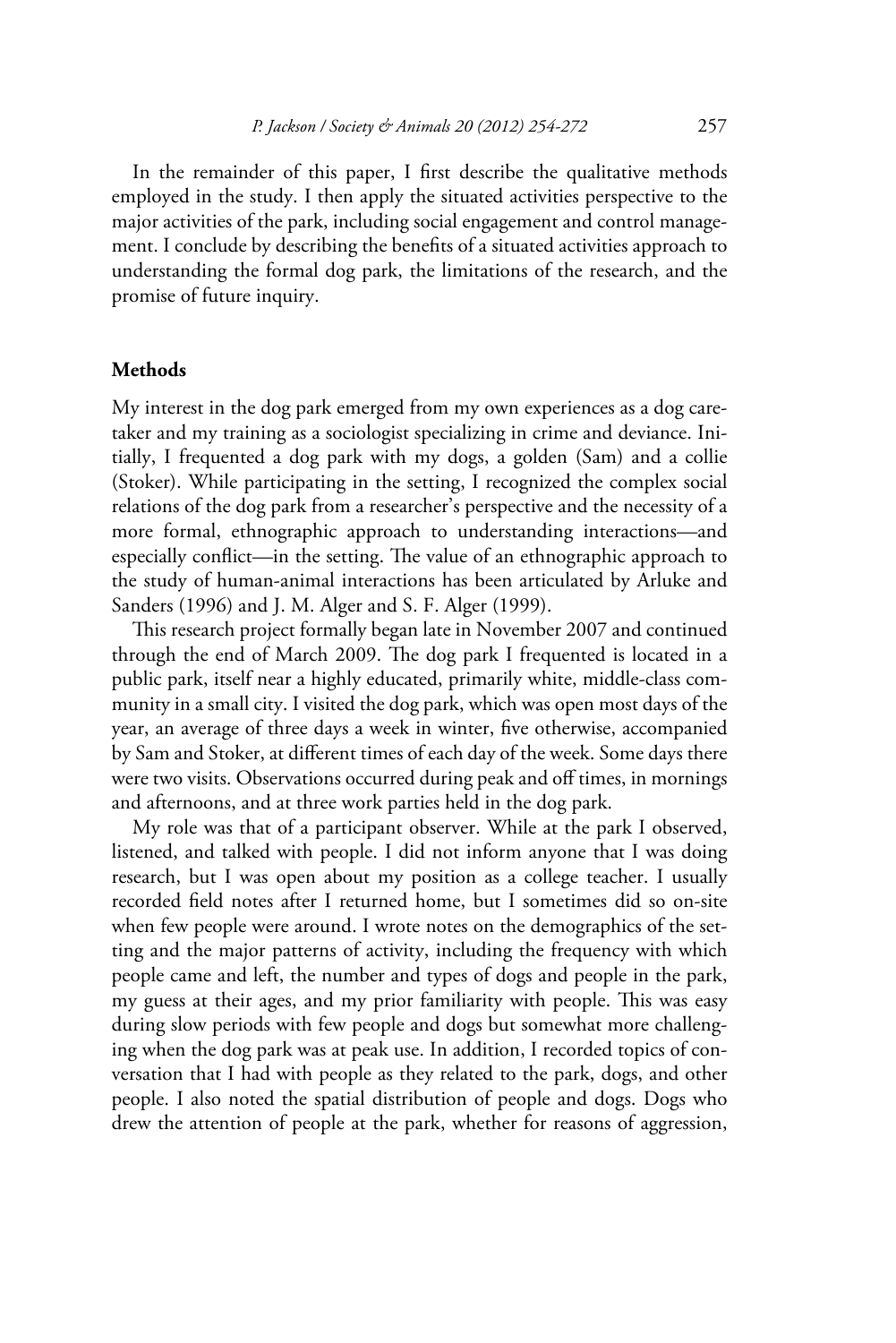entertainment, or peculiar habits were also important. I took notes on caretaker distraction, problematic situations between dogs and people that were within earshot or that were reported to me during conversations, how these appeared to be resolved, as well as on people who observed the dog park from the fence adjacent to a trail that passed the park. I stopped observing when I found no additional data. I approached the field notes data through the established method of developing initial codes based on emergent themes in the data and then gradually applying more focused codes (Emerson, Fretz, & Shaw, 1995).

# **Social Engagement**

A fence enclosing approximately a half acre of land defines the boundaries of the situated activities of the dog park. The park is bordered on one side by trees and a parking lot. Upon entering a special double gate, the caretaker closes the outer gate, removes the dog's leash, and together the person and dog move into the park. Analytically speaking, opening the outer gate with a dog begins the situated activities of the dog park. I refer to this set of activities as "social engagement." However, it is important to keep in mind that a second set of activities, called "control management," is also possible at this precise point. As Goffman notes, two sets of activities "mesh" with one another. For analytical purposes, I treat them separately, discussing control management in a subsequent section.

Instigating social engagement by entering the double gate to the dog park defines a caretaker as someone who is "open" to interaction as opposed to being at "civil inattention" (Goffman, 1961, 83-84; for an example, see West, 1997). In most cases this also extends to other humans accompanying the caretaker. Whether intended to or not, dogs often play an important role in facilitating interpersonal relationships as a bridging and extending factor or "catalyst," as noted by Messent (1983) and McNicholas and Collis (2000), in different contexts.

In the dog park, this canine goodwill undergirds the acceptance of people even in the absence of other human connections. Among strangers or acquaintances the topics are usually safe and easy—theirs or others' dogs, activity within the park, kennels, food, sickness, grooming, veterinarians, etc. People ask direct questions about others' dogs, e.g., "Which one is yours?" "What's his/her name?" with follow-up questions about age, habits, and the like. This is the kind of normal, easy, safe interaction characteristic of people just arriving at the dog park.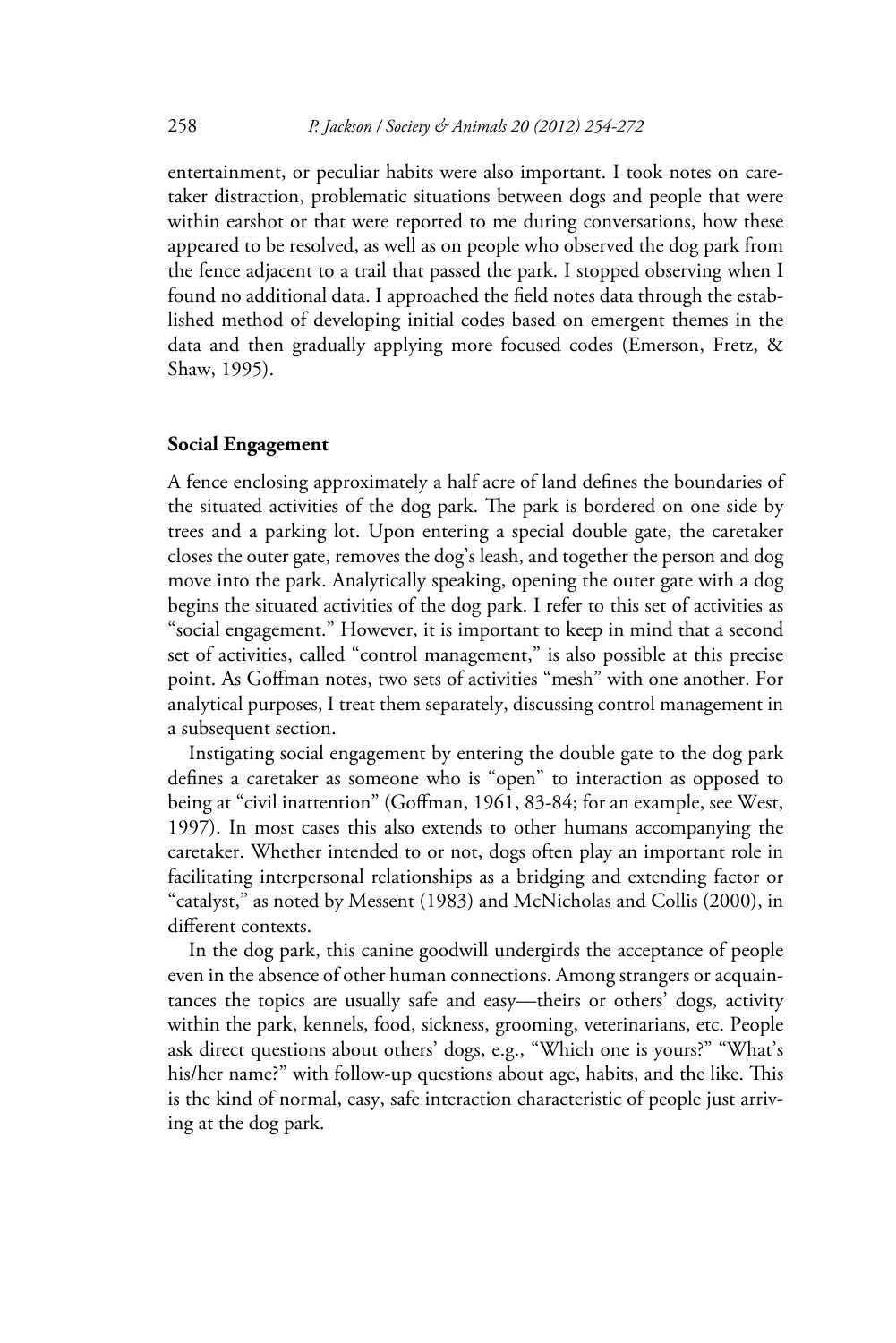People are as likely to know the name of the dog as the caretaker. (When people come to the park more frequently, they can get to know one another's names.) Knowing a dog's name in the space is nonthreatening and facilitates interaction. Whether the interaction goes to more intimate exchange is contingent upon the usual human social dance; during this study, numerous long-term relationships did develop in the dog park.

Caretakers demonstrate their companionship with their dog through active mutual play; shared attention, including eye contact; and by "giving voice" to what their dog is thinking or experiencing—all key characteristics of humananimal friendships discussed by Sanders (2003). These expressions are not prescribed activities of a caretaker's role but instead ones that appear to be accepted by most. "Giving voice" means that caretakers state what they feel their dog may be thinking or what they intend to communicate to their dog; they can ask their dog a question and voice what they believe their dog would answer. Alone with their dog or in the presence of others, they indicate their dog's likes and dislikes, habits, and history and thereby demonstrate their special understanding.

Whatever meaning this may have to the caretaker, uninhibited public display through "giving voice" provides evidence to others in the dog park of the caretaker's active connection with his or her dog. There is quite a bit of this in the dog park. As Greenebaum (2004) found in a dog bakery, some people in the park verbally anthropomorphized their dogs as a part of their human family, referring to themselves and other caregivers as "Daddy" and "Mommy" and their dogs as "babies." For others, however, there is very little or no such interaction, especially for those with large, old, or less active dogs, who might instead be talked about in the third person. Overall, giving voice is a significant aspect of park interaction, and it was at times difficult to keep the many conversations straight—i.e., those between humans and those that were shared with dogs, or both.

Even though many do not engage in direct play with their dog(s), they may watch them interact with other dogs, which is sometimes a new experience for the caretakers and perhaps for their dogs. They may also still interact with their dogs, anthropomorphizing while encouraging their involvement with other dogs. As a group of us sat together, various people made comments that gave voice to their dogs:

I don't know you, so I'm barking [as a coon dog barked repeatedly at another dog]. Let's have some fun [as their dog walked up to another].

I'm gonna check you out now [as their dog smelled another].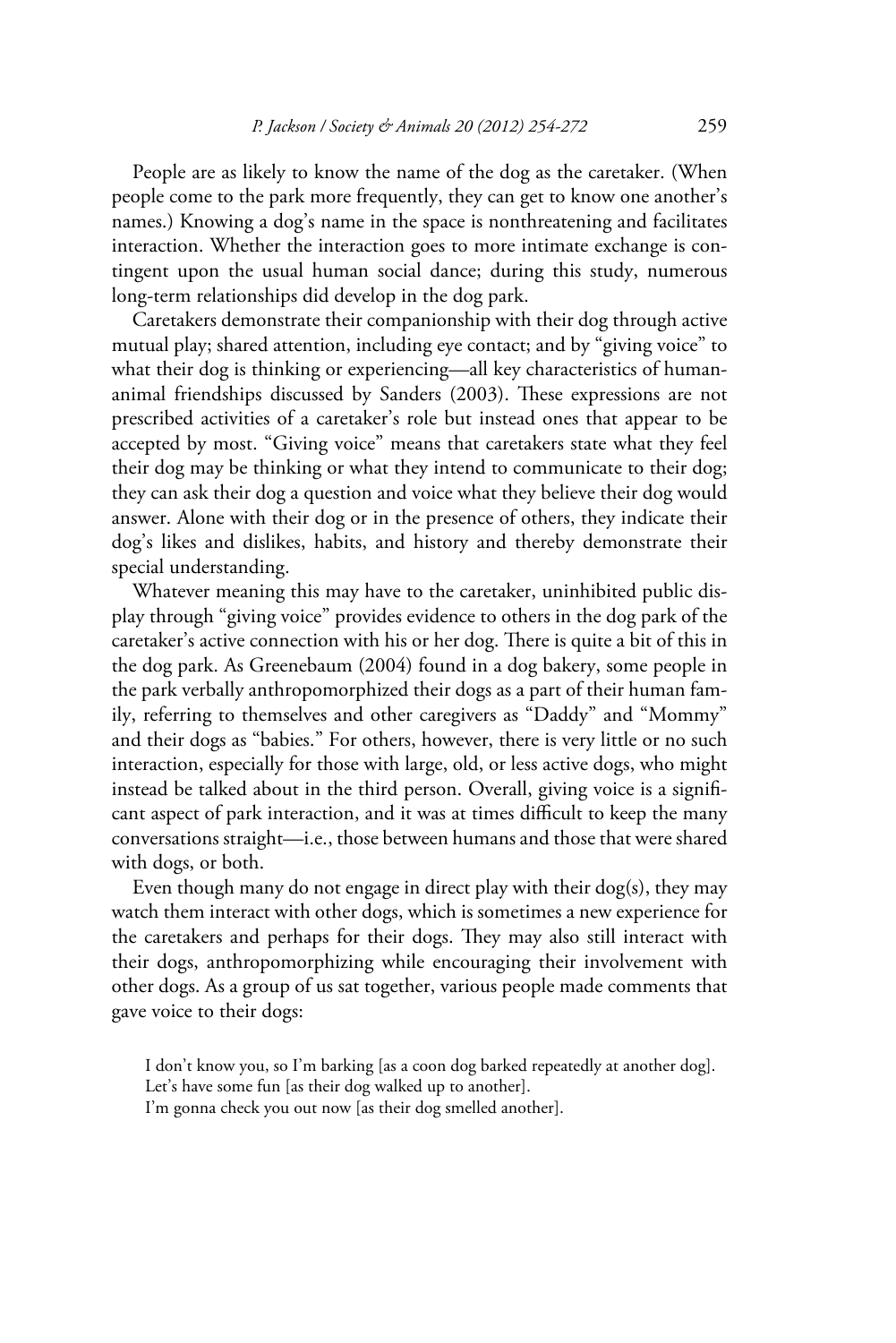After a few minutes of similar statements, a young teenage boy sitting next to a man who could have been his father, said, "People speak for their dogs here"

Some dogs stay close to their caretaker, but many interact with other dogs, chasing or running together, engaging in playful behavior, rolling on the ground, digging holes, etc. Sam walks the fence perimeter, eats grass, and marks, later interacting with other dogs while Stoker retrieves balls. Other dogs walk or lie in the water or mud, splash water in pools and bowls; even on a cold winter day a small breed submerges in the water. There is often a more or less continuous stream of active dogs, and for various reasons (e.g., lack of training, previous abuse) there are some problematic dogs whose behavior is not serious enough to warrant approaching a caretaker but that gives cause for people to be situationally annoyed. For example, some dogs urinate on the seats people sit on. Another may view a tennis racket as a play object to be snatched as people try to hit balls. A few continuously bark, jump up on people with wet or muddy paws, or repeatedly nuzzle people but soak them with saliva in the process. Overall, however, most caretakers appear to enjoy their time at the park, socializing with or watching people, encouraging their dogs to exercise, and watching their dog(s) and others enjoying the experience. These interactions provide evidence of people's engagement with the scene, other people, and dogs.

# **Control Management**

The second major set of situated activities in the dog park involves caretakers demonstrating control of their varied dog-related responsibilities. The typical duties associated with the caretaker role outside the park are transformed as they enter. This important development frames the context of the lived experience of the caretaker.

As part of a situated activity, caretakers must be careful to act out their roles and maintain their identity in the park. Past research shows how the identity of dog and caretaker are linked. Following Sanders (1990), in situations where an actor and "marginally socialized member" (p. 87)—here the caretaker and her/his dog—have a conjoint identity, the link—the "with" (Goffman, 1971, p. 19)—that exists between them defines the caretaker as responsible for dealing with potential threats to their shared identity. In reference to Goffman's (1959) concept of the performance team, Robins et al. (1991) note that "like young children, dogs are notoriously unreliable members of performance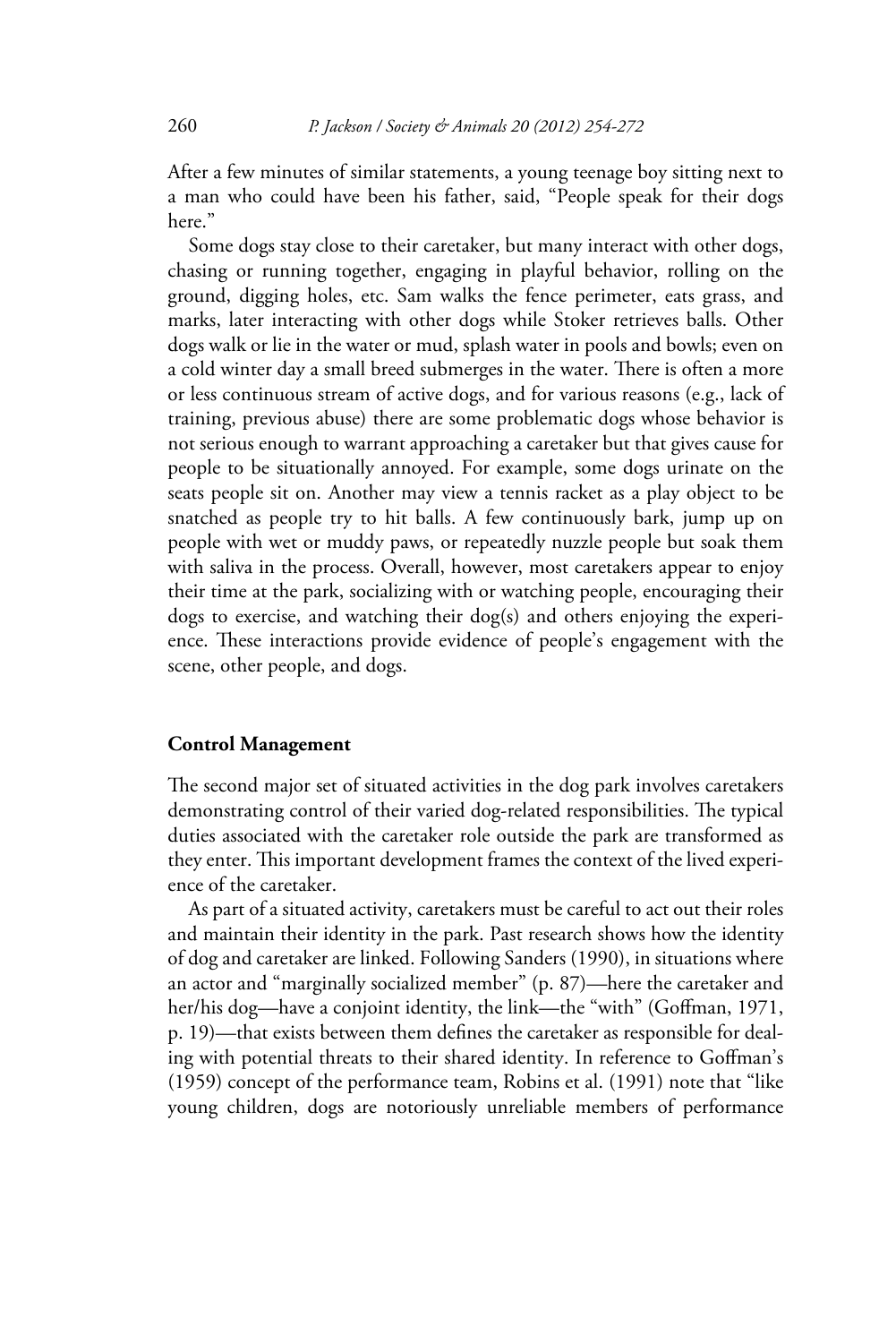teams" (p. 22). Thus, caretakers must do the work to maintain their conjoint identities, and this work can be challenging.

But there is more to it. Part of what makes the situated activities of a dog park unique is that the responsibility for the "with" becomes a more formal role requirement—with legal implications—when the caretaker and companion dog enter the park. Written rules (although few in number) posted outside the park publicly state that caretakers ("owners") are responsible for supervising their dogs, including disposing of waste. Thus, the written rules suggest that there is more at stake in the maintenance of personal identity. In Goffman's (1961) terms, they add a "commitment," "[a caretaker] doing or being something that irrevocably conditions other important possibilities ... and rendering him vulnerable to unanticipated consequences of these undertakings" (pp. 88-89). Of course one can argue that such liabilities are inherent in any situation with a dog, but the public proclamation at the entry, and the formality of the space itself, adds a legal overlay or stipulation to caretaker responsibility for their dog(s) and puts caretakers more in tune with this commitment.

In fact, management of the "with" is even more complex in a formal dog park for other reasons, too. The dog park is very different from the usual place where dogs spend their time (homes), and caretakers are much less able to control the environment, which contains structural features associated with increased conflict like gate entry (discussed below), as well as a higher density of unleashed dogs than is typically experienced outside a dog park. This can lead to new situations in a confined space in which there is no easy avoidance or escape. The typical "fight or flight" response can then translate into aggression.

Moreover, the posted rules at the park do not precisely define what is expected or inappropriate dog behavior. It is also unclear whether people read or understand dog park rules. Based on apparent rule violations that I observed in the dog park—e.g., no puppies, no food, no infants, no unsupervised children—people frequently broke the rules. Next, it is also ambiguous how caretakers are supposed to manage their own and others' dogs in the dog park. For example, if a dog is mounting your dog, are you required to intercede? If a dog is about to enter the park and is snarling at yours, should you intercede? Management of a dog in this context is unfamiliar to many because dog care is usually done at home or with only familiar dogs or other pets. At home, for example, I don't vigilantly wait for my dog to do his business and then run outside to clean it up, but in a dog park, that response is suggested, especially when park volunteers or other responsible dog park citizens are present.

To complicate matters even more, social control in the dog park is exercised by caretakers and not by formal agents of social control. There are no rangers,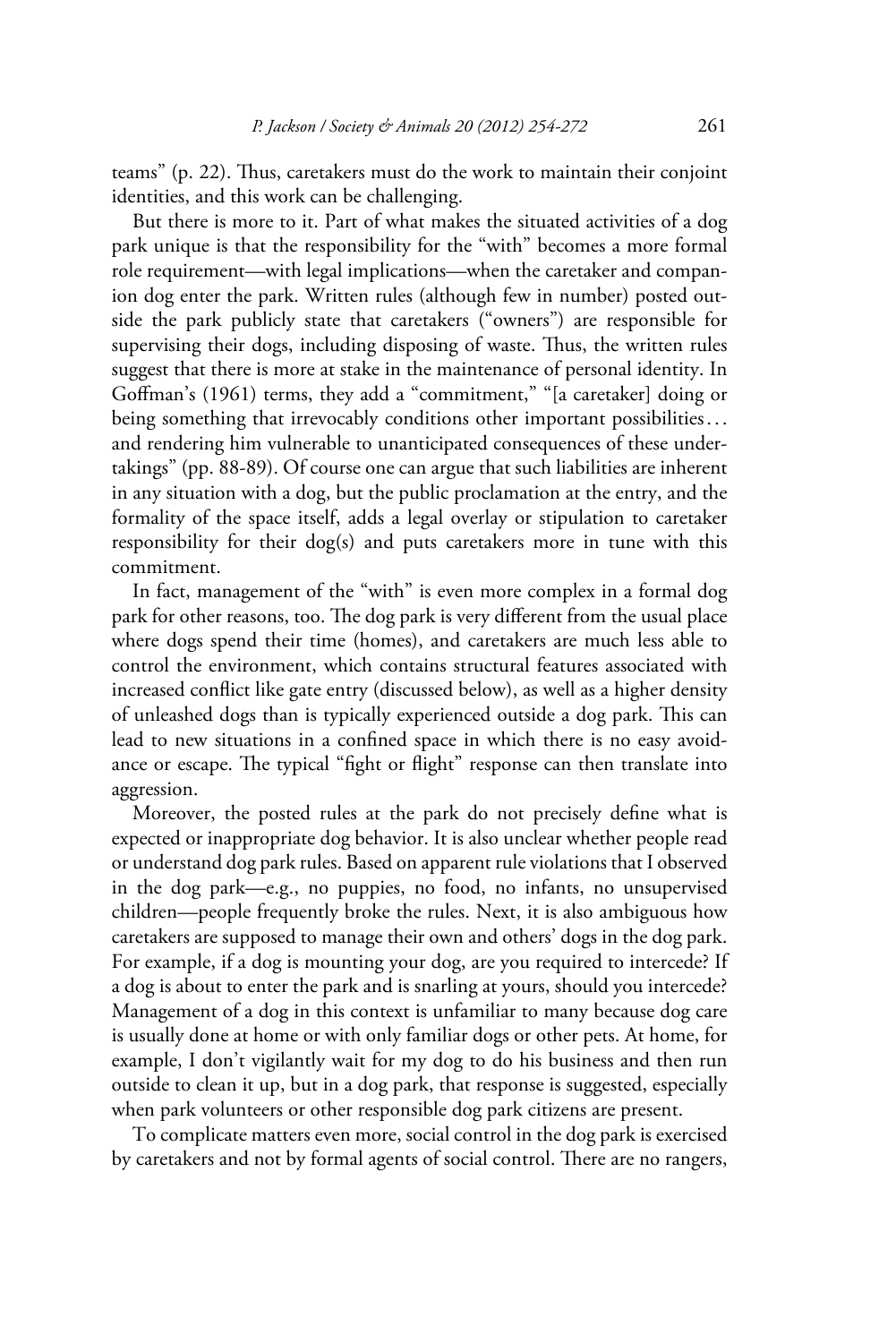police, or other officials present who manage problems as they arise, although they can be called in to handle a situation. Finally, in the dog park the management of the "with" is done in public and—in light of the presence of (sometimes many) other dogs and people—the size and scope of the territory that includes the situated activity is thereby enlarged. The increased surveillance, in turn, can open the potential for threats to caretaker identity, including situations of potential embarrassment, shaming, or humiliation, should performance not meet public expectations.

In sum, given these unique characteristics of the formal dog park, when viewed as a situated activity, the identity of caretakers is imbued with enough legal and social significance that their role is more appropriately described as that of "formal control manager." While this control manager role is more accountable than the less formal caretaker of the "with," caretakers are also situated within a setting that lacks formal rules and shared understandings about the dog park and appropriate dog behaviors. Thus, the work for the caretaker as control manager involves managing emergent definitions of dog problems and cleanup.

#### **Problem Management**

Control managers must respond to issues related to their dogs as they or others identify them. Granted, not all dog behaviors that might warrant a human response consistently receive it, and behaviors that do are not necessarily egregious violations. It is difficult to know, for example, when untoward behavior like aggressiveness is imminent (King & Long, 2004). In the dynamic dog park environment, knowledge about aggression may only be gained through experience. At the same time, control managers appear knowledgeable of risk or liability. After a large dog knocked down an old man one day, one person spontaneously commented, "You've got to make sure your insurance is up to date when you're in here." Others made similar kinds of statements.

While it is not possible to state precisely what triggers caretakers to respond to particular perceived problems—that would require a different study design—I can discuss the routine situations that did engage control managers' attention and their recurring ways of resolving these situations. This is what I mean by the situated activities of caretakers: what they do and how they do it—not necessarily their underlying motivations.

The typical places or situations where there are problems related to dogs are: the gated entry point into the park; the response to mounting, as people try to manage perceived aggressiveness or problem behavior by dogs; and feces cleanup. In these situations people actively manage problems by using several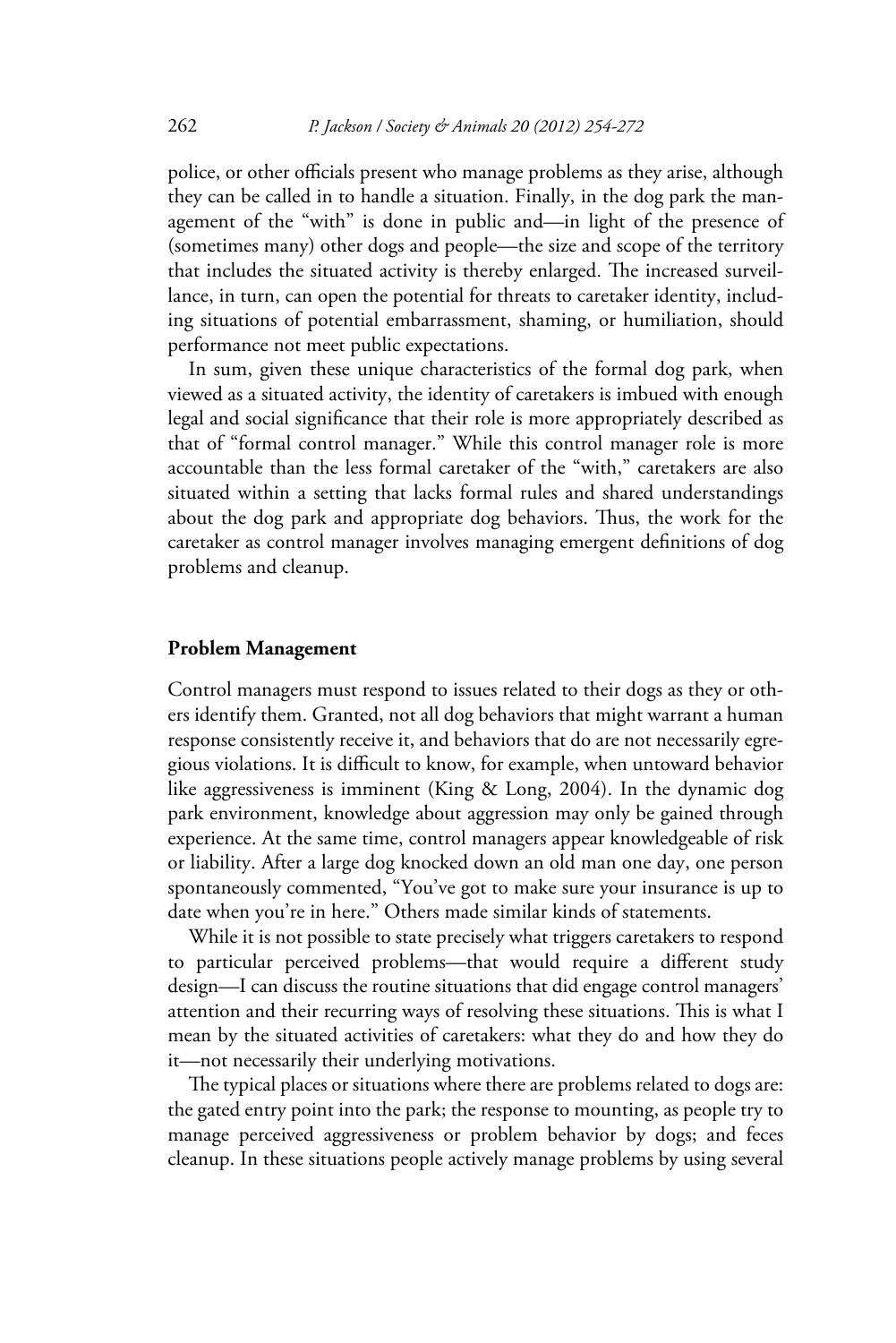strategies. Each is defined below; they include avoidance, lumping it, remedial talk and humor, engaging third parties, and role distance.

# *Avoidance*

Avoidance occurs when people steer clear of situations, people, or dogs by simply not going near them or somehow preventing contact. Most people and dogs enter the dog park without problems, but the entry gate frequently presents an element of unpredictability as dogs inside await the newcomer's entry. It is very common for 3 to 5 dogs to be waiting there, but 15 to 20—and as many as 30—have been observed, which is a spectacle that gets the attention of even seriously distracted caretakers. The situation appears far more intense when the park is busy. A frequent situational solution to the problems associated with gate entry is *avoidance.* For example:

Tank enters the park with a prong collar. His caretaker tells him loudly, "Be calm," gets down on one knee, looks Tank in the face, and hugs him at the shoulder. Tank then goes directly to the dog he was staring at while in the double gate and follows the dog around at high speed, his head at the other dog's shoulder, snarling. Everyone in the park is looking at Tank, who then similarly chases after another of the five other dogs who are freely roaming. A woman who had just come in with three spaniels looks at the "aggressive" dog, looks at me and her dogs, and says, "Come on boys, we'll come back when there are little dogs to play with."

As this case illustrates, the people most likely to leave are those with vulnerable dogs, such as small or young ones, and those relatively new to the park or who are, for whatever reason, incapable of defending themselves.

Another form of avoidance occurs among the unknown number of people who avoid entering the park altogether. While some stand outside the fence and observe before leaving (or entering), others slowly drive by the dog park in their cars and are clearly looking inside the park. I observed these situations numerous times. One such caretaker who came into the park volunteered, "I always do a drive-by. There are some creatures here I don't want my dog around."

# *Lumping It*

This is a related form of avoidance, which means making a personal sacrifice (Felstinger, 1974), where one or both parties walk away from a potentially protracted disagreement because it is not worth the effort to resolve; this implies a mutual recognition of conflict. Lumping it is a frequent strategy of managing conflict in situations involving disagreements about mounting: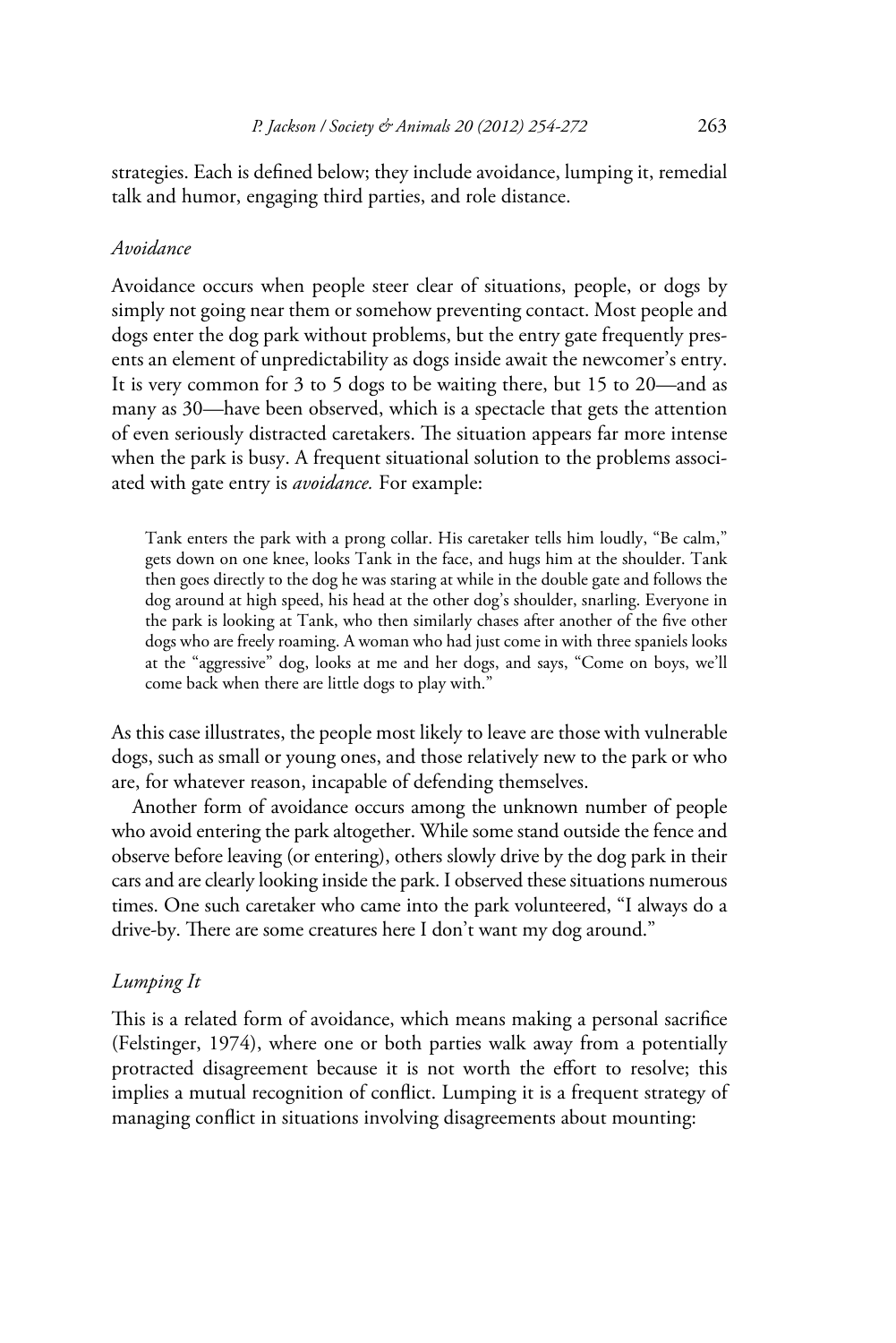When we were standing near the gate about to leave, a brown dog stood nearby, and a black Lab mounted her. Four people (two women, one holding a year-old infant; a roughly thirteen-year-old boy and a man, who were standing together) laughed, but the caretaker of the brown dog didn't like it. She walked up and hit the Lab four or five times with a large plastic bottle with water in it, repeatedly yelling, "Stop it, mutt, that's not nice!" Eventually the Lab got off, and the woman left quickly with her dog, seemingly exasperated. One of the caretakers sitting there said to me, "I would rather dogs just be what they were meant to be so everyone just learns the way things are." She said she didn't "see anything wrong with what happened."

This dramatically illustrates how a control manager lumps it. Avoidance is not possible; an unhappy caretaker hastily departs without interacting. Mounting can be viewed as an example of what Arluke and Sanders (2009) refer to as "breaking frame" (p. xv). This suggests that the dog park is viewed by some as an extension of the home social environment, while for others it is a place where dogs can be allowed to be dogs, contesting the domestic "frame."

# *Humor, Triangling, and Remedial Talk*

While laughter permits the release of tension, as illustrated above, another way of managing conflict is humor. For example, one woman yelled, "Stop that, you dirty old man!" in response to an older dog mounting her companion dog. In other circumstances there is no criticism or negative commentary. Among three men:

While we were talking, the black dog mounted the golden and then the bull terrier after the golden shrugged it off. People were laughing. The terrier caretaker said, "Some people get upset by this." The golden's caretaker said that he didn't. The bull terrier caretaker added, "I don't mind watching. It's the most exciting thing in my day. I'm not getting much at home." Everyone laughed.

As suggested by this example, males were somewhat less likely than females to respond negatively to mounting. There were several instances consistent with this observation—for example, in response to one female control manager who ran about 15 feet to separate two dogs who were not hers ("Stop that," she said, "this is a dog park, we don't do that kind of thing around here"), the male caretaker of one of the dogs appeared disinterested, while the other volunteered to me, "I wonder what she's all worried about? Whatever." How much less men respond and under what circumstances are unanswered empirical questions. There were exceptions—for example, when an older dog mounted another, and a woman cackled loudly and shouted to her partner,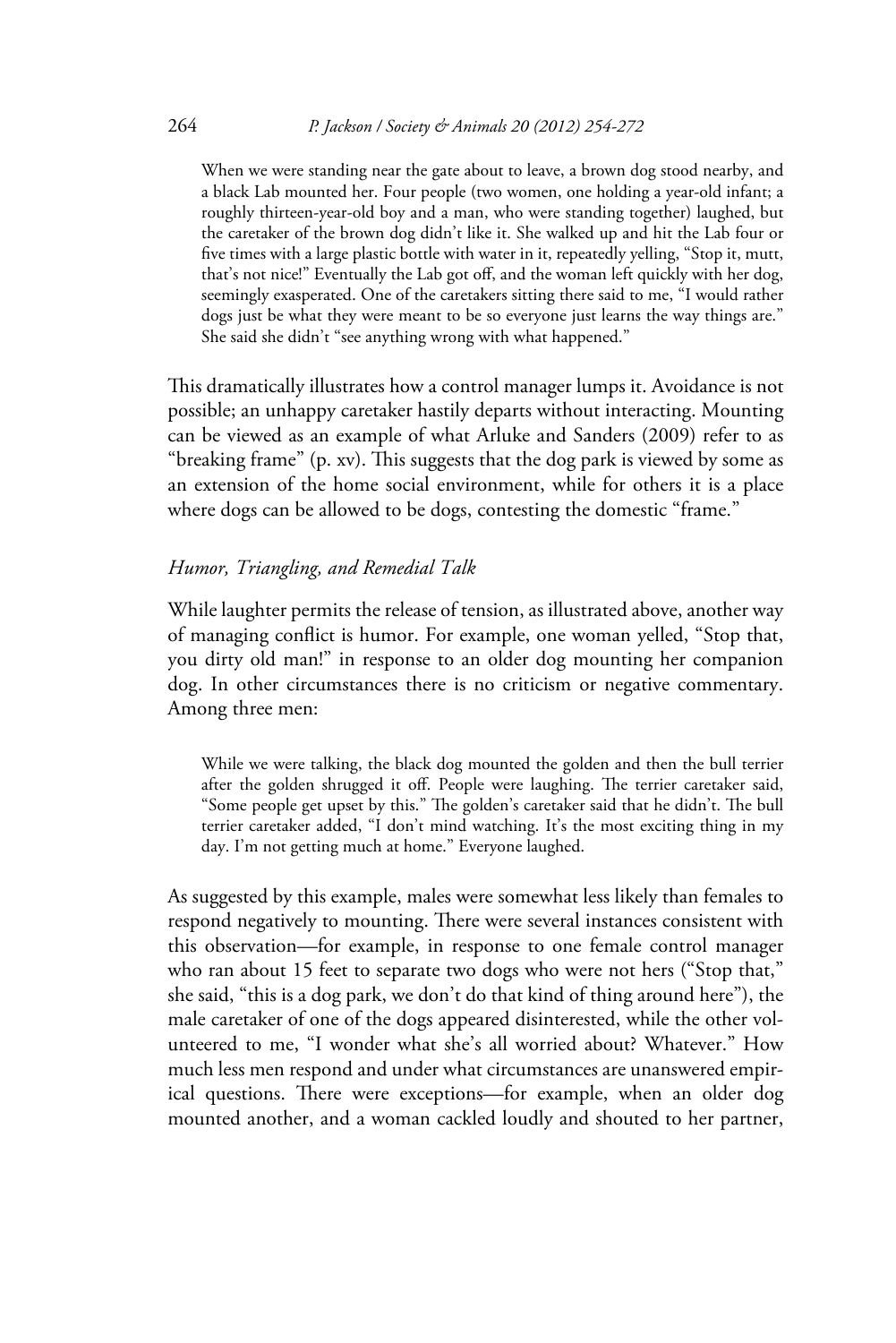"Look, honey, the old guy's going for it." In any event, many people in the park expressed their varied interpretations of mounting through humor.

As noted earlier, conversations between humans and dogs can be a conduit—referred to by Cain (1983) and noted by Robins et al. (1991), as "triangling"—for informing others of something of significance. On a different day, the caretaker from the above example who separated the dogs who were not related to her, witnessed her dog, a Ridgeback, become the object of another dog's attempt at mounting. Her dog snarled loudly and snapped at the offending dog. She yelled at the offending dog, whom she had apparently encountered before: "Don't do that. Stop it. I told you that Musho doesn't like that. You should mind your manners." This might have been intended to prevent greater harm—perhaps by her own dog.

Remedial talk between control managers is another common way of managing conflict. One day a fight occurred between an older dog (Moe) who had been to the park many times and an exuberant younger one (Zald) with little park experience. The two had a loud and prolonged altercation before they could be separated and then the humans, who knew one another, talked. The woman with the older dog immediately walked up and said, "Moe is old and doesn't go looking for trouble." The younger dog's caretaker accepted the blame and said, "I never seen [*sic*] him like that." After his dog returned a ball, he said, "Bad dog, lie down, sit down. We're going early because of you," as the dog lay on the ground. As he then took leave of the park, he said to another park visitor, "He shouldn't be that way. We always leave when he behaves that way. Shame on you, Zald." The woman said, "He'll be better the more you bring him."

Zald's caretaker demonstrates responsible caretaker attitudes to Moe's caretaker, and displays to the other visitor what Sanders (1990) refers to as "demonstrative disciplining" (p. 86), in which caretakers publicly discipline their dog to demonstrate their attempts to control the dog responsibly.

# *Third-Party Involvement*

Where avoidance, talk, humor, or even lumping it are insufficient, some situations result in third parties like animal control, police, or a veterinarian being brought in from outside the dog park. These are less common instances in which there is harm to a dog or caretaker and/or there is an exaggerated human reaction to a perceived harm. For example, most of one dog's ear was bitten off by a female dog protecting her pup, whose caretaker apologized and paid the veterinarian's bill. Paying a vet bill appears to be a frequent third-party involvement when a dog is harmed (cf., Wogan, 2008).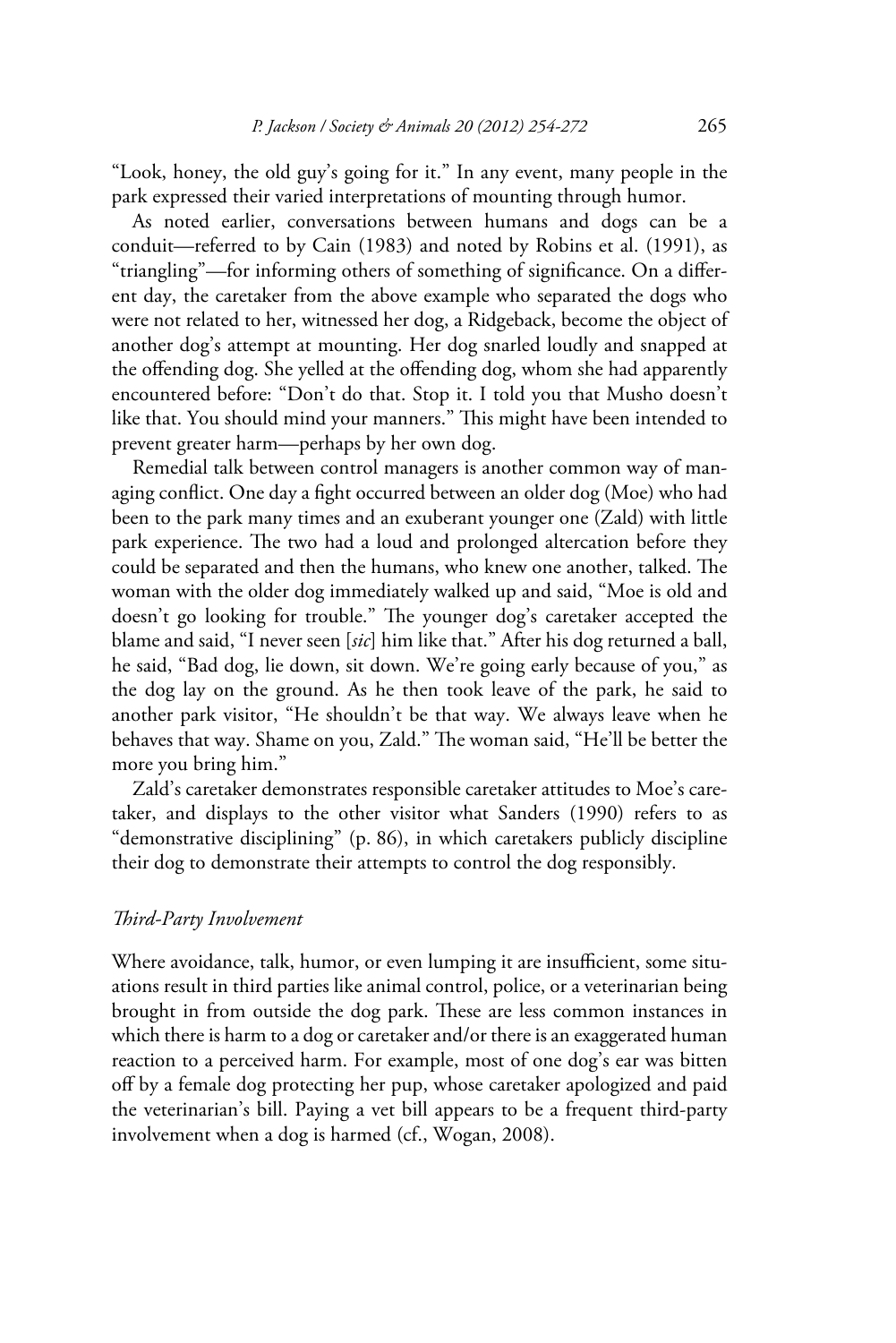Other situations involve further escalation. In one, an apparent victim's caretaker called in animal control. In this case, the offending dog's caretaker offered to pay the vet bill, but when he was providing credit card information by phone to staff, he said he couldn't come to the clinic because was tending to a cut on his hand. Shortly thereafter he received another phone call from the caretaker of the victimized dog, who accused him of planning to sue her because of his cut. In apparent response to this, she called the local animal control agency and complained about his dog being aggressive. Animal control then went to his home and cited the caretaker for having an aggressive dog*.*

Two people related to me the only instance of human-on-human physical assault during this study, as I arrived when the police were leaving:

A man in a tank top walked up and slapped a heeler mix who he felt was too rough with his poodle. A man standing next to him, who was the caretaker of the heeler, yelled at him, "How would you like it if I slapped you?" The man with the tank top yelled a profanity and pushed the other man to the ground. Witnesses jumped in to prevent further problems. The victim reported it to a park ranger, and the sheriff and the local police came to the dog park.

#### *Role Distance*

This term refers to how people express themselves while managing the "dirty work" of cleaning up after dogs. Control managers are responsible for feces removal, since it accumulates rapidly and may pose obvious health issues. The posted rules are clear that caretakers "must clean up after their dog." Collection appears as a priority in the dog park—there are always bags, equipment, and receptacles there for collection and disposal, and many do use them, but, as with other responses to dog problems, not all control managers do cleanup. Why some people do or don't pick up after their dog is an open question (Webly & Sivit, 2000). Here I examine collection and disposal as another situated activity of caretakers. Observation of this activity reveals its expressive character, what Goffman (1961) refers to as role distance—i.e., behaviors engaged in during situated activities that "suggest that the actor possibly has some measure of disaffection from, and resistance against, the role" (p. 108).

In the dog park situation, how much a control manager is required to attend to feces cleanup is highly variable; the expectation is a given. My observations indicate that some people do not clean up, at least not immediately, because they are not aware of the excrement, delay picking it up for whatever reason, or, in some cases, choose to ignore it completely.

When a dog is observed in the act, park visitors will sometimes call it to a control manager's attention. When a "poop patroller" is present, she or he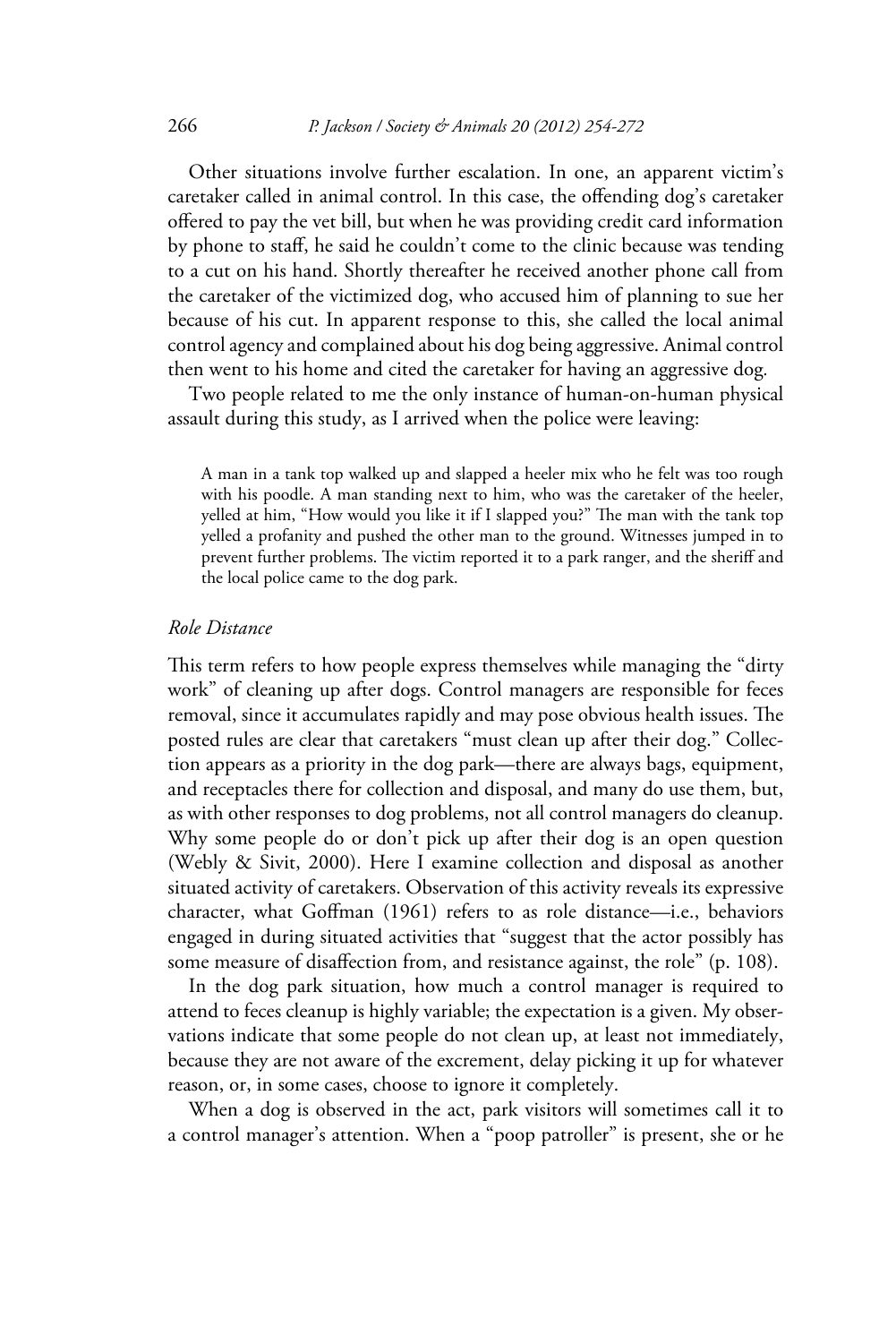may state loudly or yell, "Someone's dog just made a mess," or "Someone's dog is pooping." Other park users gave the "poop patroller" label to a member of the dog park volunteer group, and I use the term here to refer to anyone who calls out the existence of another dog's excrement. When first hearing these statements from a poop patroller, I quietly hoped that it wasn't one of my dogs. The looks on people's faces suggested that many often felt the same way. Sometimes people moan or blurt out things like, "Oh shit. I hope it's not Duke. I'm not in the mood," or "Not again," or "Not me, I just did my duty."

Responsive caretakers may look at a patroller and say, "Not mine," or "I'm afraid you'll have to look somewhere else," or (when it's their dog) they may reply, "That's mine," "Oops, didn't see that," or "Thanks, got it." Others respond in a mildly irritated way—for example, "I'm aware," "Yep," "Uh huh," or "Yeah, I can see." If poop patrollers know the caretaker's and/or dog's name, and some do, they will yell the name(s) from a distance or—as is often the case—if the caretaker is engaged in conversation or distracted in another way (by listening to music with ear buds, text messaging, spaced out, etc.) approach him or her and say, "Your dog just made a mess," or something similar. When it appears they think that the caretaker is ignoring the situation, the language is the same. Sometimes two or more people will systematically look for the caretaker of the dog, walking around from person to person or group to group, telling the appropriate person that her or his dog just made a mess and giving an approximate location.

Once alerted, the person whose dog made a mess must then find it—or try to. People often appear to be enjoying their alternative situational activity (e.g., talking). Having the public gaze attention directed to them, often when they haven't been adequately supervising their dog, draws undesirable attention to control managers. Having then to go out and publicly search for feces, which might well be in the midst of others, may add unpleasantness or mild humiliation to the feeling or may at a minimum be tedious. Sometimes people are unable to find the feces to which they've been directed and on their return appear to feel compelled to offer accounts, for example:

I think somebody imagined it.

I couldn't find Ardie's, so I picked up an old one. What's the difference?

People appeared less attentive to excrement removal when park volunteers were not there, especially during peak times. Even at less busy times, when engaged in a conversation or distracted by something, many people often appeared oblivious to their dog unless there was a behavior problem; some actively looked away when their dog was making a mess.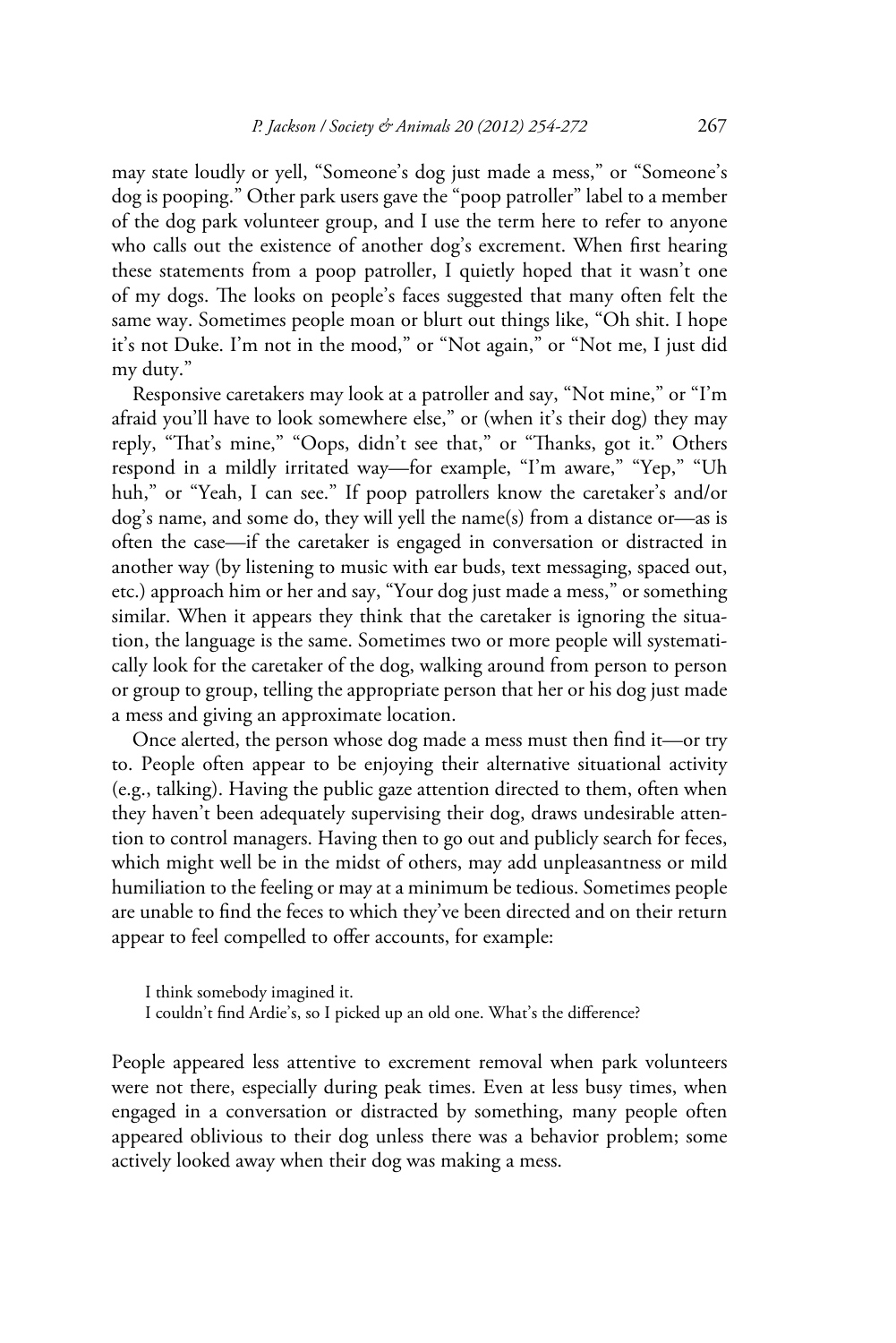The feelings of at least some control managers about poop patrollers were revealed by their humorous response to a situation one day, when two members of the dog park group were watching dogs in front of them and one of their own defecated behind them. At that time, a man who had been previously told by poop patrollers of his dog's mess, and who was getting into his car, paused while watching the event unfold and then honked his car horn twice, which got everyone's attention. The 20 or so park users heard the man mockingly yell, while trying to stifle his laughing, "Your dog just took a dump behind you. You better get it." He laughed as he drove away, and various caretakers chuckled.

Doing "dirty work" maintains the definition of the situation as a public dog park and allows a control manager to demonstrate her or his competence, even though it may be mildly humiliating. Coupled with this is embarrassment for failing to perform her or his responsibilities, but embarrassment is an expression or reflection of conflict (Goffman, 1956): in the formal dog park, the conflict is between social participation and control management—for example, people get distracted by interactions with others and neglect to manage their dog appropriately.

# **Discussion and Conclusion**

The growth of dog parks as an organizational form suggests a greater recognition of the recreational needs of caretakers and their companion dogs. The present ethnography shows how people engage with its dynamic environment in the face of ambiguous rules and emergent norms about the dog park and what constitutes appropriate behavior for dogs. A situated activity framework is helpful in understanding the activities, processes, problems, and experiences of people and their companion dogs in one such park.

People are drawn to the park because of their companion dogs, even though they have differing ideas about their management and control, including definitions of acceptable dog behaviors like mounting, displays of aggressive play and their management, as well as attentiveness to picking up after their dog. Even so, caretakers publicly perform social participation and control manager activities. There is a year-round, vibrant, dynamic, and social environment within the dog park. People often actively socialize with one another, variably demonstrate their attachment to their dogs through play and giving voice, and appear to engage with others, sometimes at the expense of their control manager duties.

The role of caretakers is transformed such that their major situated activity is that of control manager, which gives them heightened responsibility for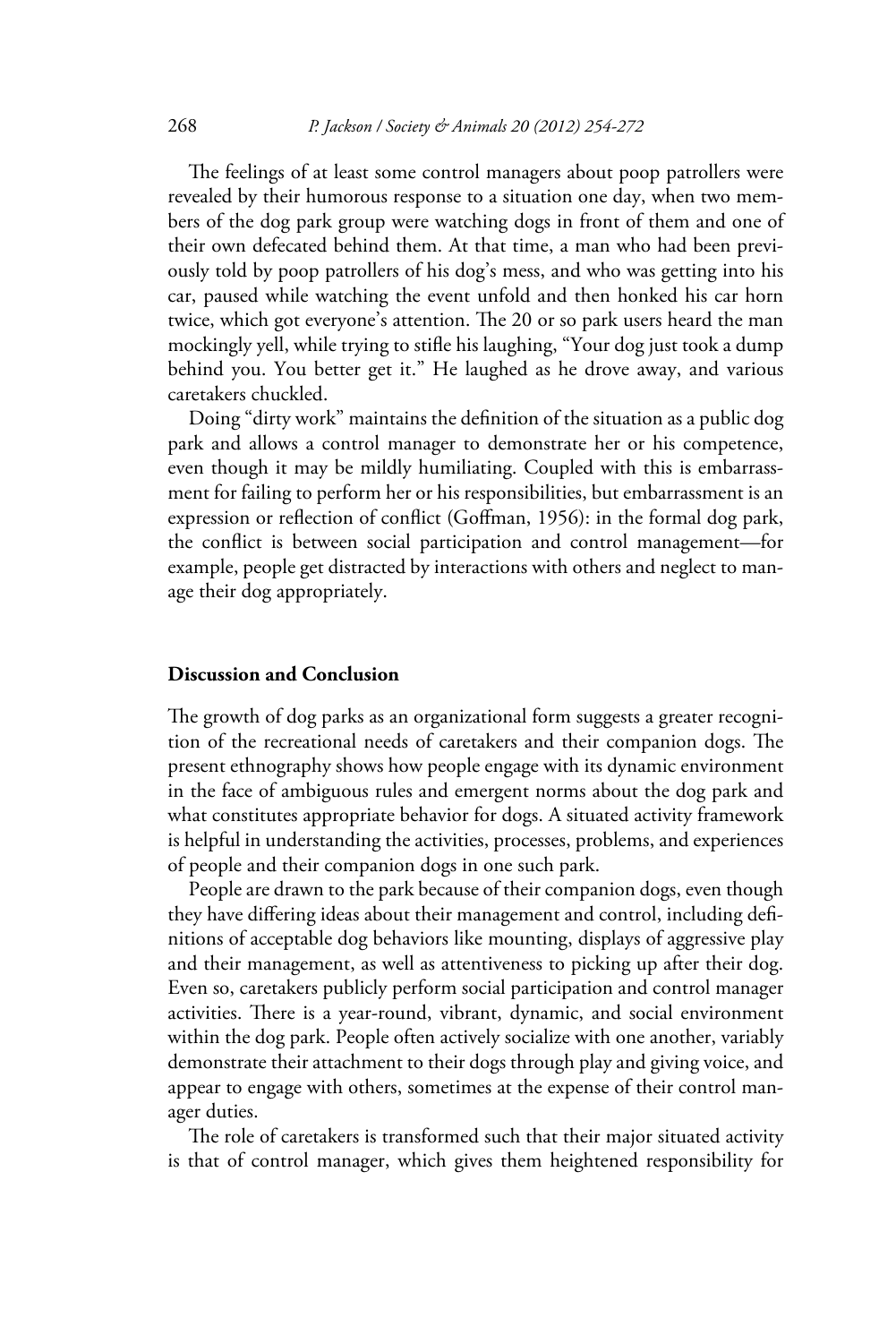their dog in a public situation with structural features that generate problems, such as gate entry, mounting, aggression, and cleanup. People cope with problems through avoidance behaviors, talk, humor, role distance, and, less frequently, involving third parties. Role conflict is apparent, as people are distracted from monitoring their companion dog, which may cause problems for other dogs or people. The annoying behaviors of some dogs can be a source of more or less continuous stress or tension because of the unpredictability it adds to the situation. Moreover, caretakers have to work to maintain their identity while experiencing the mild embarrassment or humiliation that can occur when performing dirty work.

What are the public expectations for caretakers as their companion dogs appear to do, or actually do, things that people are taught *not* to do in public such as engage in sex, eliminate, or act aggressively? Most caretakers likely have only limited (home or domestic) experience with companion dogs; they interact with them in the privacy of their home or on a leashed walk and, as noted earlier, most treat them as a member of the family. In the dog park context, in Goffman's terms, caretakers as control managers then actively define the "transformation rules" that allow information from the domestic interaction frame to play a role in defining the world within the park. Simply stated, caretakers actively define what it means to be a dog in the public realm of the dog park.

Viewed through the situated activity lens, the formal dog park provides a public gaze into a world created by humans and their companion dogs. In this situation the control managers' collective responses sometimes dramatically enact the ambivalence with which people view their companion dogs. This is seen most clearly in the case of mounting. One case already examined involved a caretaker/victim who appeared exasperated when a dog mounted hers, and, after hitting the offending dog repeatedly with a water bottle, she hastily departed from the dog park while onlookers laughed. This suggests a power struggle over competing values—ambivalence in light of divergence in people's perspectives on how a dog should be allowed to act in a public setting. Conflicted responses to mounting are a recurring phenomenon in the dog park. Ambivalence in this sense is best viewed as something revealed by the situational context of the dog park rather than something hidden in the psychological dispositions of individuals (Merton, 1976).

The findings of this research also have implications for further inquiry about dog parks. Future research could clarify whether a situated activities approach would aid in understanding larger and/or more numerous unfenced dog parks. In the latter case, one would expect that territoriality issues involving both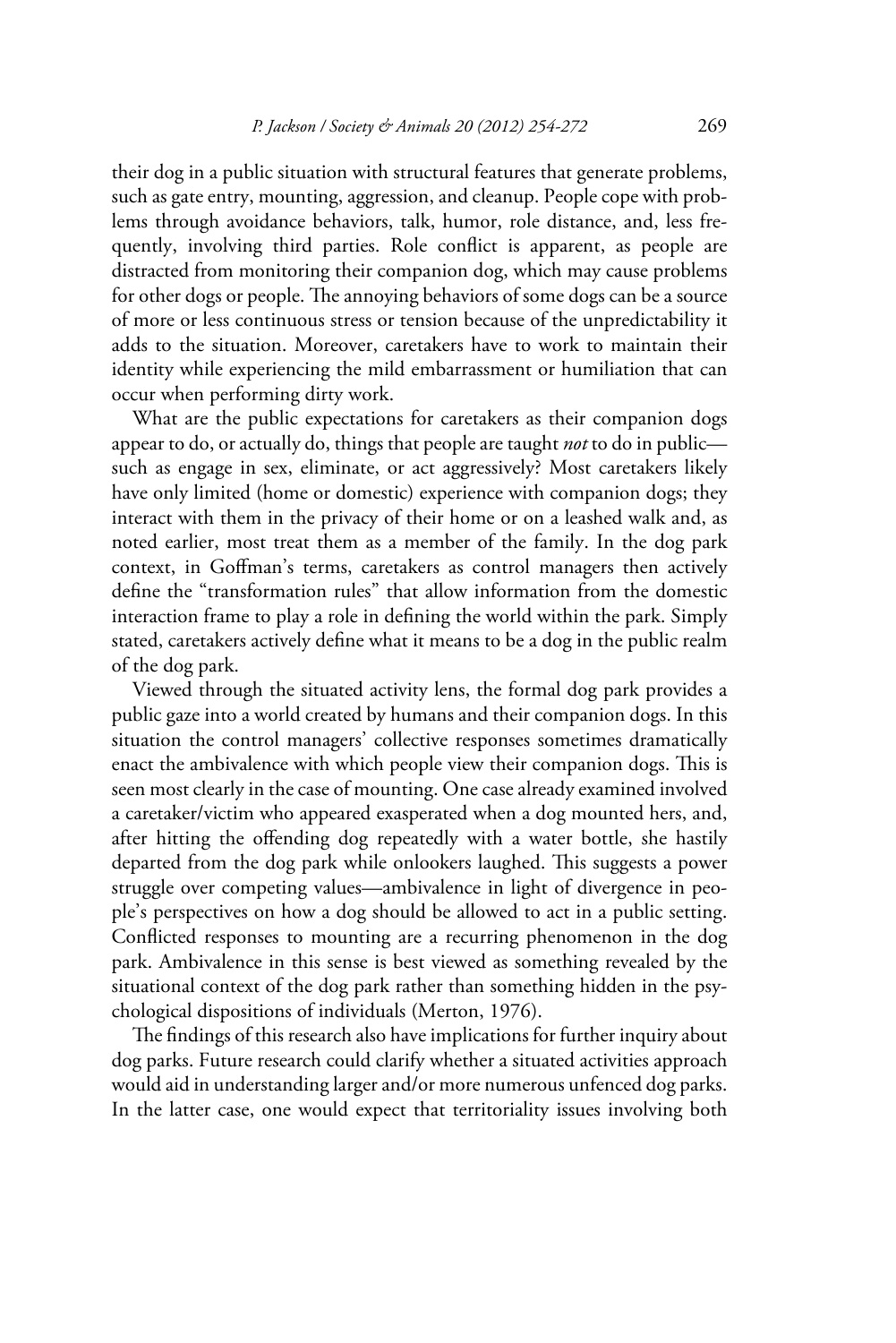human and nonhuman animals would increase. It is very likely that the kinds of social participation activities engaged in will also differ by dog park, social class, region, etc. and that such parks will link to local communities in different ways. Likewise, social control may differ considerably in other jurisdictions, with more active involvement of park rangers, police or animal control, dog or human training, and the use of other third parties in managing disputes. Studies of these variations could help to understand to what extent the problems of the dog park are attributable to the inherent limitations of selfhelp or the relative absence of paid professional management.

This study suggests that dog parks not only provide insight into canine behavior, but also into human-animal and human-human interaction. Thus, while dog parks may appear as urban playgrounds for dogs, the interactions that take place there have implications that extend far beyond the fence that defines their boundary.

#### **Acknowledgments**

My sincere appreciation goes to Cindy Stearns for her support of this project. I would also like to thank Leslie Irvine and the reviewers of *Society & Animals*  for their detailed criticisms. This study has not been supported by grant funds.

#### **Notes**

1. There is no authoritative data source on the number of dog parks. The lowest estimate is around 700, cited by Lee et al. (2009) and a Wikipedia entry (n.d.). My estimates are based on the following data: as of July 27, 2009, there were between 1,406 and 3,664 open and fenced dog parks in the United States; the lower estimate includes only fenced dog parks. One source (U.S.A. Dog Parks) lists 686 dog parks nationwide, and another (Dog Fun Directory) lists 1,679 (each manually counted and excluding non-American parks). The first includes parks where leashes are required. Reporting of dog parks is completely voluntary, and the data should be viewed accordingly.

# **References**

Alger, J. M., & Alger, S. F. (1999). Cat culture, human culture: An ethnographic study of a cat shelter. *Society & Animals, 7*(3), 199-218.

American Pet Products Association. Industry Statistics & Trends: Pet Ownership. Retrieved January 20, 2010, from http://www.americanpetproducts.org/press\_industrytrends.asp.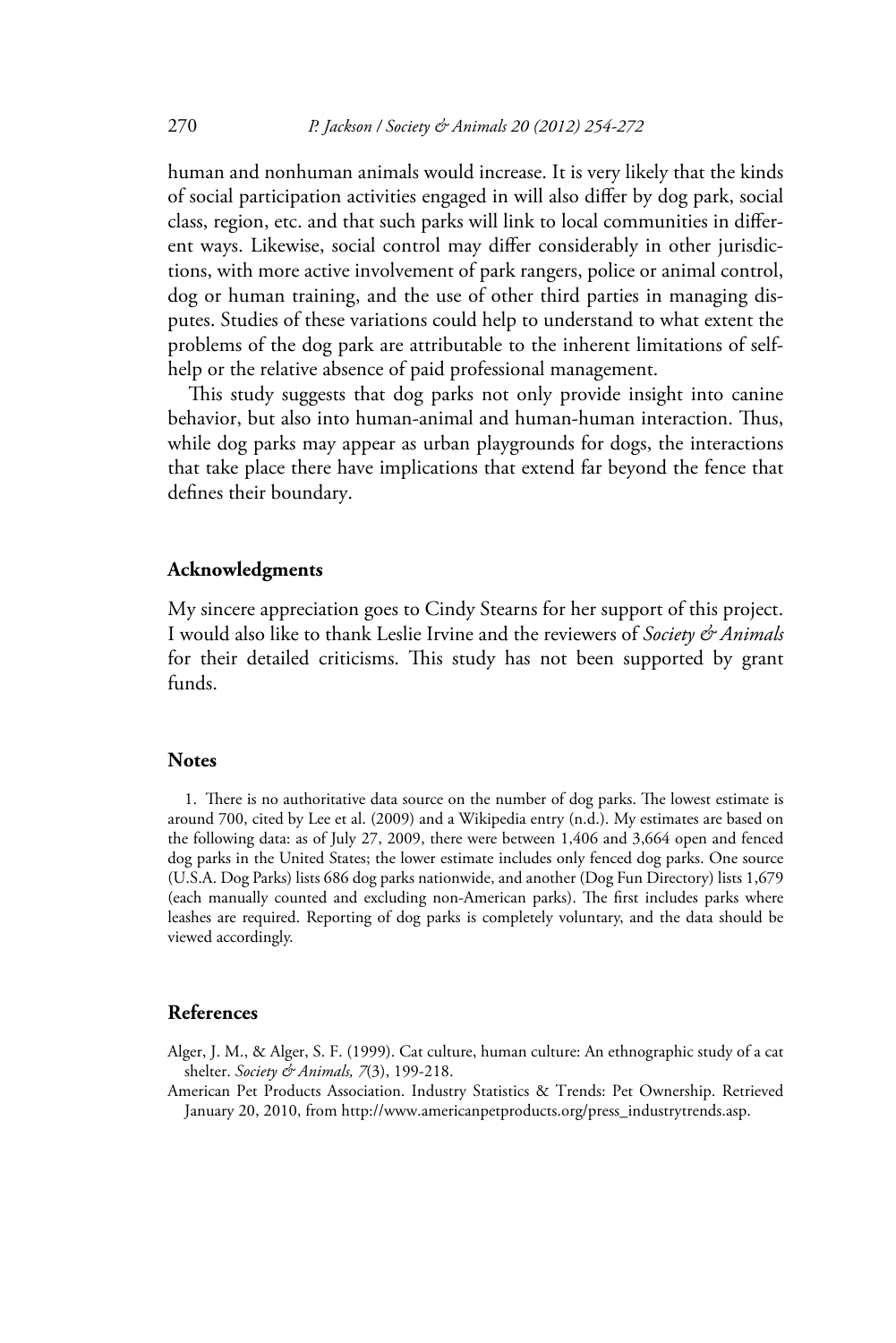- Arkow, P. (1998). *Pet therapy: A study and resource guide for the use of companion animals in selected therapies* (8th ed.). Stratford, NJ: Humane Society of the Pikes Peak Region.
- Arluke, A., & Sanders, C. R. (1996). *Regarding animals*. Philadelphia: Temple University Press.
- ——. (2009). *Between the species: Readings in human-animal relations.* New York: Pearson.
- Beck, A., & Katcher, A. (1996). *Between pets and people: The importance of animal companionship.* West Lafayette, IN: Purdue University Press.
- Cain, A. (1983). A study of pets in the family system. In A. Katcher & A. Beck (Eds.), *New perspectives on our lives with companion animals* (pp. 71-81). Philadelphia: University of Pennsylvania Press.
- Cavan, S. (1963). Interaction in home territories. *Berkeley Journal of Sociology, 5*(1), 1-27.
- Dog Fun Directory. Retrieved July 27, 2009, from www.ecoanimal.com/dogfun
- Emerson, R. M., Fretz, R. L., & Shaw, L. L. (1995). *Writing ethnographic fieldnotes*. Chicago: University of Chicago Press.
- Felstinger, W. (1974). Influences of social organization on dispute processing. *Law & Society Review, 9*(1), 63-94.
- Foster, L. K. (2006). *Dogs on the beach: A review of regulations and issues affecting dog beaches in California*. California State Library. Retrieved December 12, 2009, from http://www.library. ca.gov/crb/06/06/06-006.pdf.
- GfK Custom Research North America. (2008). Conducted by GfK Roper Public Affairs & Media. Retrieved July, 2009, from http://www.petside.com/article/ap-petside-poll-mostowners-say-they-can-talk-pets.
- Goffman, E. (1956). Embarrassment and social organization. *American Journal of Sociology, 62*(3), 264-274.
- ——. (1959). *The presentation of self in everyday life.* Garden City, NY: Doubleday.
- ——. (1961). *Encounters.* New York: Bobbs-Merrill.
- ——. (1966). *Behavior in public places.* Glencoe, IL: Free Press.
- ——. (1971). *Relations in public.* New York: Basic Books.
- Greenebaum, J. (2004). It's a dog's life: Elevating status from pet to "fur baby" at yappy hour. *Society & Animals, 12*(2), 117-135.
- Hart, L. A. (1995). Dogs as human companions: A review of the relationship. In J. Serpell (Ed.), *The domestic dog: Its evolution, behaviour and interactions with people* (pp. 161-178)*.* Cambridge, United Kingdom: Cambridge University Press.
- Irvine, L. (2004). *If you tame me: Understanding our connection with animals.* Philadelphia: Temple University Press.
- King, T., & Long, T. (2004). Dog parks: The good, the bad, and the ugly. *Chronicle of the Dog, 11*(6), 1-5. Retrieved November 18, 2009, from http://www.apdt.com.
- Lee, H.-S, Shepley, M., & Huang, C.-S. (2009). Evaluation of off-leash dog parks in Texas and Florida: A study of use patterns, user satisfaction, and perception. *Landscape and Urban Planning, 92*, 314-324.
- McNicholas, J., & Collis, G. M. (2000). Dogs as catalysts for social interactions: Robustness of the effect. *British Journal of Psychology, 91*(1), 61-70.
- Melson, G. F. (1988). Availability of an involvement with pets by children: Determinants and correlates. *Anthrozoös, 2*, 45-52.
- Merton, R. K. (with E. Barber). (1976). Sociological ambivalence. In R. K. Merton (Ed.), *Sociological ambivalence and other essays* (pp. 3-31)*.* New York: The Free Press.
- Messent, P. (1983). Social facilitation of contact with other people by pet dogs. In A. Katcher & A. Beck (Eds.), *New perspectives on our lives with companion animals* (pp. 37-460)*.* Philadelphia: University of Pennsylvania Press.